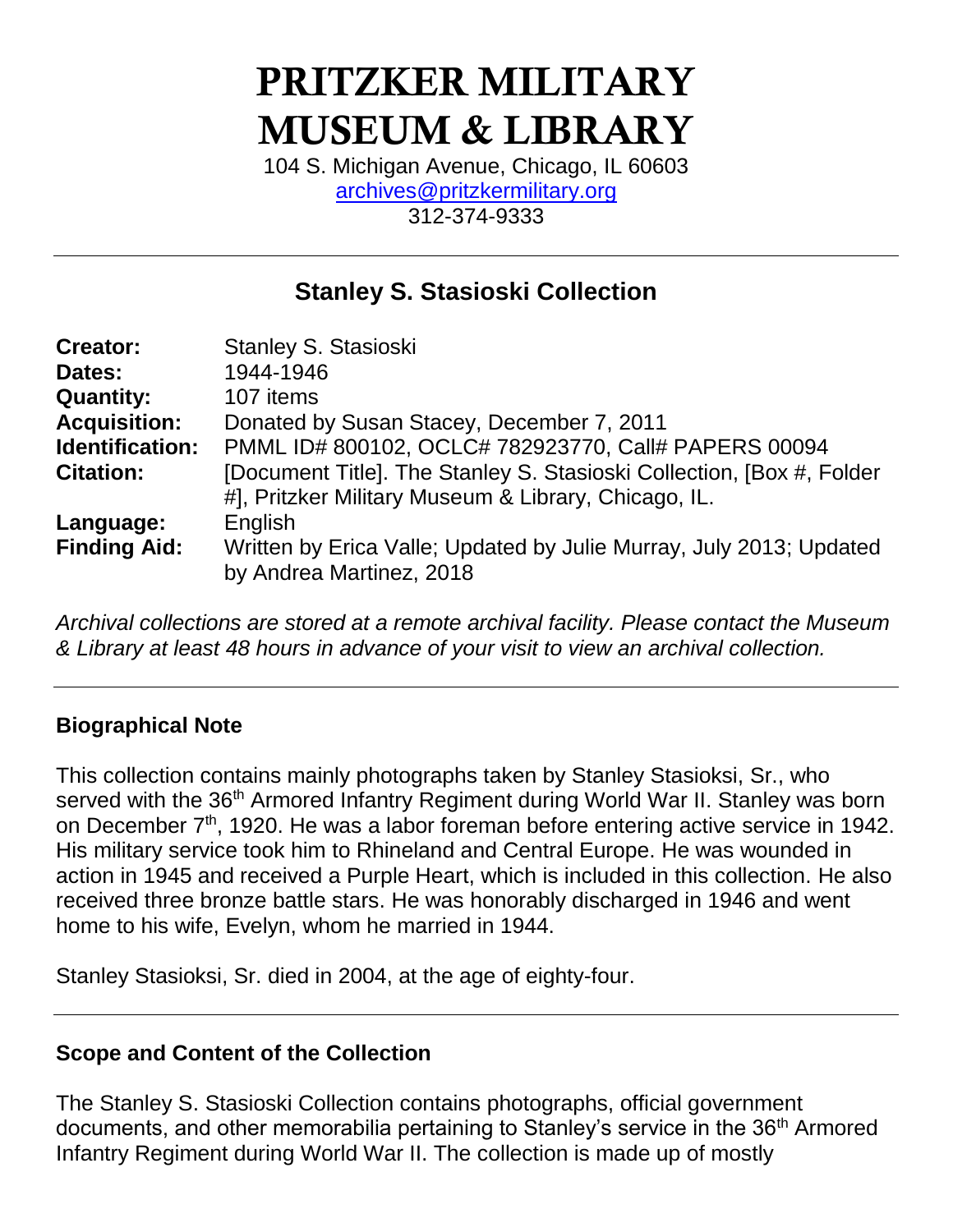photographs of Stanley and his army buddies, along with photos of places he visited overseas and stateside. It also contains his Purple Heart medal and his Spearhead Division Ring.

### **Arrangement**

The collection contains three series.

# **Series One: Official Government Documents (1944-1946)**

This series contains official government documents that pertain to Stanley S. Stasioski's time in the army in World War II. They include his honorable discharge papers, a history of the 817th booklet, and more.

#### **Series Two: Maps (N.D.)**

This series contains a map that details the major operations of the Thirty-Sixth Armored Infantry Regiment during World War II.

#### **Series Three: Photographs (N.D.)**

This series contains photographs of Stanley's time in the service and are mostly photos of him with his army buddies. It is divided into four categories: Places, Army Life, photos of Stanley, and an official portrait.

#### **Rights**

Copyrights held by Susan Stacey were transferred to the Pritzker Military Museum & Library. All other rights are held by the author or publisher. Users assume responsibility for following copyright laws as established by US Code Title 17.

#### **Separations**

| <b>Item ID</b> | <b>Description</b>                            | <b>Date</b> | Location                  |
|----------------|-----------------------------------------------|-------------|---------------------------|
|                | 800102105 Purple Heart                        |             |                           |
|                | 800102106 Spearhead Division Ring             |             |                           |
|                | 800102107 Name Plate                          |             |                           |
|                | 800102007 Photo of campsite. Caption: "Home." | N.D.        | Photographs<br>Collection |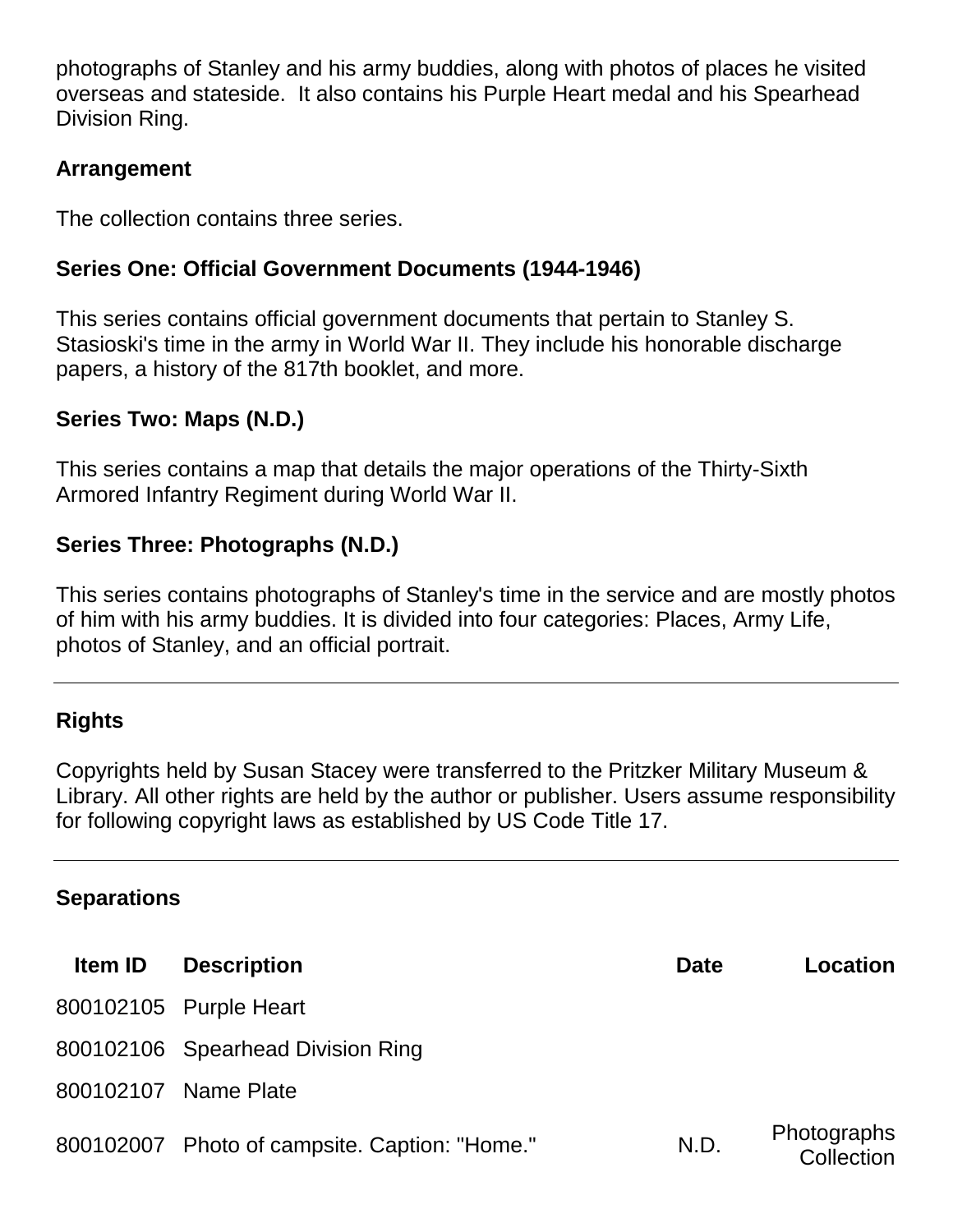| 800102008 | Photo of a house. Caption: "Home.<br>Weiskirchen, Germany."                                                                       | N.D. | Photographs<br>Collection |
|-----------|-----------------------------------------------------------------------------------------------------------------------------------|------|---------------------------|
| 800102009 | Photo of a set of windows on another house.                                                                                       | N.D. | Photographs<br>Collection |
| 800102010 | Photo of a house with a soldier in the<br>foreground.                                                                             | N.D. | Photographs<br>Collection |
| 800102011 | Photo of a tank. Caption: "Jerry tank kaput."                                                                                     | N.D  | Photographs<br>Collection |
| 800102012 | Photo of a castle and fields. Caption:<br>"Kirchberg, Germany. [Illegible] is castle<br>[illegible] air conditioned."]            | N.D. | Photographs<br>Collection |
| 800102013 | Photo of a large home with an American flag.<br>Caption: "[illegible] Hitler's [sic] Virgins B<br>[illegible]. Before Americans." | N.D. | Photographs<br>Collection |
| 800102014 | Photo of a plane in a field. Caption: "Jerry<br>plane."                                                                           | N.D. | Photographs<br>Collection |
| 800102015 | Photo of a river and trees. Caption: "Pretty -<br>huh."                                                                           | N.D. | Photographs<br>Collection |
| 800102016 | Photo of a docked vessel called the Sea<br>Scamp.                                                                                 | N.D. | Photographs<br>Collection |
| 800102017 | Photo of a vessel carrying returning American<br>soldiers.                                                                        | N.D. | Photographs<br>Collection |
| 800102018 | Photo of a seaside town taken from the vantage<br>point of a vessel.                                                              | N.D. | Photographs<br>Collection |
| 800102019 | Photo of different view of the seaside town<br>taken from a vessel.                                                               | N.D. | Photographs<br>Collection |
| 800102020 | Photo of a house and trees taken from a vessel.<br>Caption: "Nice and peaceful."                                                  | N.D. | Photographs<br>Collection |
| 800102021 | Photo of an airfield. Caption: "Air field."                                                                                       | N.D. | Photographs<br>Collection |
| 800102022 | Photo of a ship taken from shore.                                                                                                 | N.D. | Photographs<br>Collection |
| 800102023 | Photo of a train.                                                                                                                 | N.D. | Photographs               |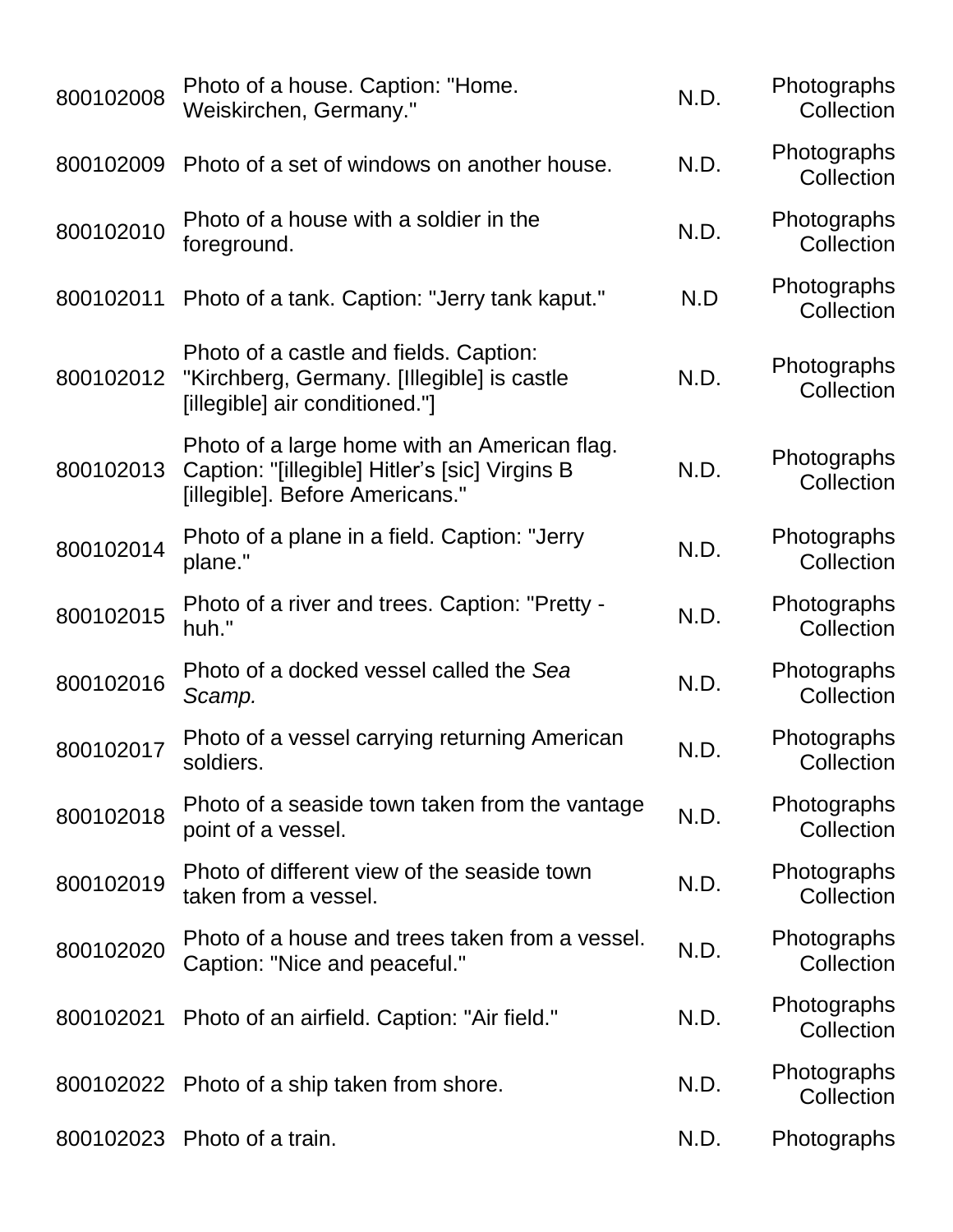**Collection** 

|           | 800102024 Photo of NBC studios. (partially torn)                                                                                    | N.D. | Photographs<br>Collection |
|-----------|-------------------------------------------------------------------------------------------------------------------------------------|------|---------------------------|
|           | 800102025 Photo of the Hollywood Canteen.                                                                                           | N.D. | Photographs<br>Collection |
| 800102026 | Photo of Grauman's Chinese Theater. Caption:<br>[illegible] all of the [caption] imprints of the stars<br>in the side [illegible]." | N.D. | Photographs<br>Collection |
| 800102027 | Photo of a group of soldiers                                                                                                        | N.D. | Photographs<br>Collection |
| 800102028 | Photo of a group of soldiers surrounded by<br>sandbags and shovels.                                                                 | N.D. | Photographs<br>Collection |
| 800102029 | Photo of a group of soldiers. Caption: "[illegible]<br>Desert rats [illegible]."                                                    | N.D. | Photographs<br>Collection |
| 800102030 | Photo of group of soldiers in a desert. Caption<br>illegible.                                                                       | N.D. | Photographs<br>Collection |
| 800102031 | Photo of five soldiers in front of an airplane<br>hangar.                                                                           | N.D. | Photographs<br>Collection |
| 800102032 | Photo of soldiers relaxing on a ship (2)                                                                                            | N.D. | Photographs<br>Collection |
| 800102033 | Photo of soldiers smoking outside of a dance<br>hall.                                                                               | N.D. | Photographs<br>Collection |
| 800102034 | Photo of two soldiers with a palm tree in the<br>background.                                                                        | N.D. | Photographs<br>Collection |
| 800102035 | Photo of Stanley and friends in front of a house.                                                                                   | N.D. | Photographs<br>Collection |
|           | 800102036 Photo of Stanley and friends.                                                                                             | N.D. | Photographs<br>Collection |
| 800102037 | Photo of Stanley and a friend.                                                                                                      | N.D. | Photographs<br>Collection |
| 800102038 | Photo of Stanley tickling a friend. Caption: "He's<br>ticklish."                                                                    | N.D. | Photographs<br>Collection |
| 800102039 | Photo of Stanley shirtless with a friend. Caption                                                                                   | N.D. | Photographs               |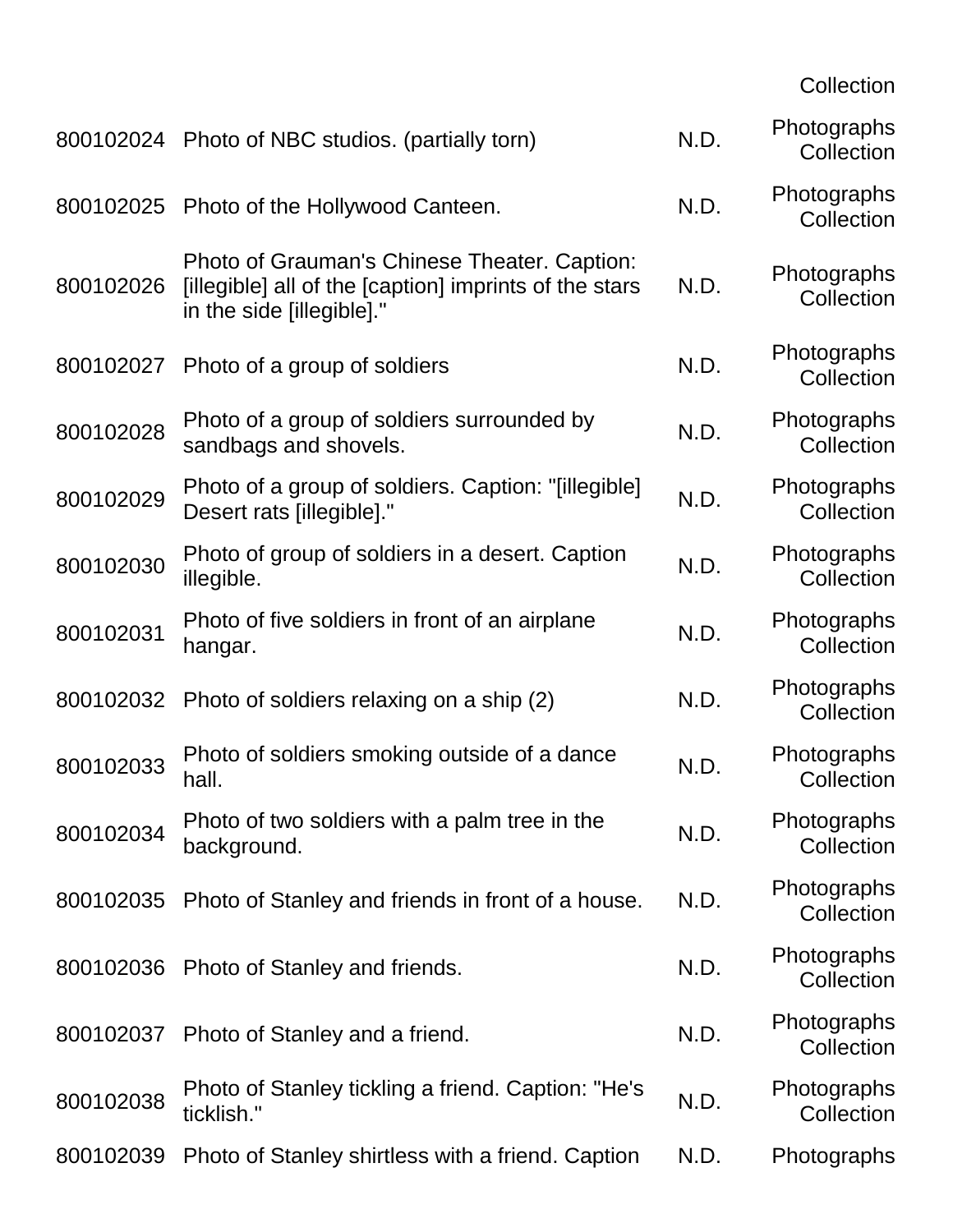|           | illegible.                                                                                             |      | Collection                |
|-----------|--------------------------------------------------------------------------------------------------------|------|---------------------------|
| 800102040 | Photo of Stanley and a friend sitting on a<br>sidewalk.                                                | N.D. | Photographs<br>Collection |
| 800102041 | Photo of Stanley and a friend.                                                                         | N.D. | Photographs<br>Collection |
| 800102042 | Photo of Stanley holding a camera. (2) Caption:<br>"Could have been lots better."                      | N.D. | Photographs<br>Collection |
| 800102043 | Photo of Stanley (dark).                                                                               | N.D. | Photographs<br>Collection |
| 800102044 | Photo of Stanley and a friend in front of tents.                                                       | N.D. | Photographs<br>Collection |
| 800102045 | Photo of two soldiers holding their chow.                                                              | N.D. | Photographs<br>Collection |
| 800102046 | Photo of two other soldiers holding their chow in<br>front of a tent.                                  | N.D. | Photographs<br>Collection |
| 800102047 | Photo of soldiers eating their chow. Caption:<br>"[illegible] S/Sgt. [illegible]"                      | N.D. | Photographs<br>Collection |
| 800102048 | Photo of two soldiers shaving. Caption illegible.                                                      | N.D. | Photographs<br>Collection |
| 800102049 | Photo of soldiers standing around a tank stuck<br>in the mud                                           | N.D. | Photographs<br>Collection |
| 800102050 | Photo of a soldier holding a shovel and toilet<br>paper. Caption: "[illegible] got to go [illegible]." | N.D. | Photographs<br>Collection |
| 800102051 | Photo of a solder in a foxhole surrounded by<br>sandbags                                               | N.D. | Photographs<br>Collection |
| 800102052 | Photo of four soldiers standing near a building<br>(blurry)                                            | N.D. | Photographs<br>Collection |
| 800102053 | Photo of a soldier smoking near the entrance to<br>tent.                                               | N.D. | Photographs<br>Collection |
| 800102054 | Photo of a soldier zipping up his pants.                                                               | N.D. | Photographs<br>Collection |
| 800102055 | Photo of two soldiers on a bridge. Caption: "Not<br>the bridge we built."                              | N.D. | Photographs<br>Collection |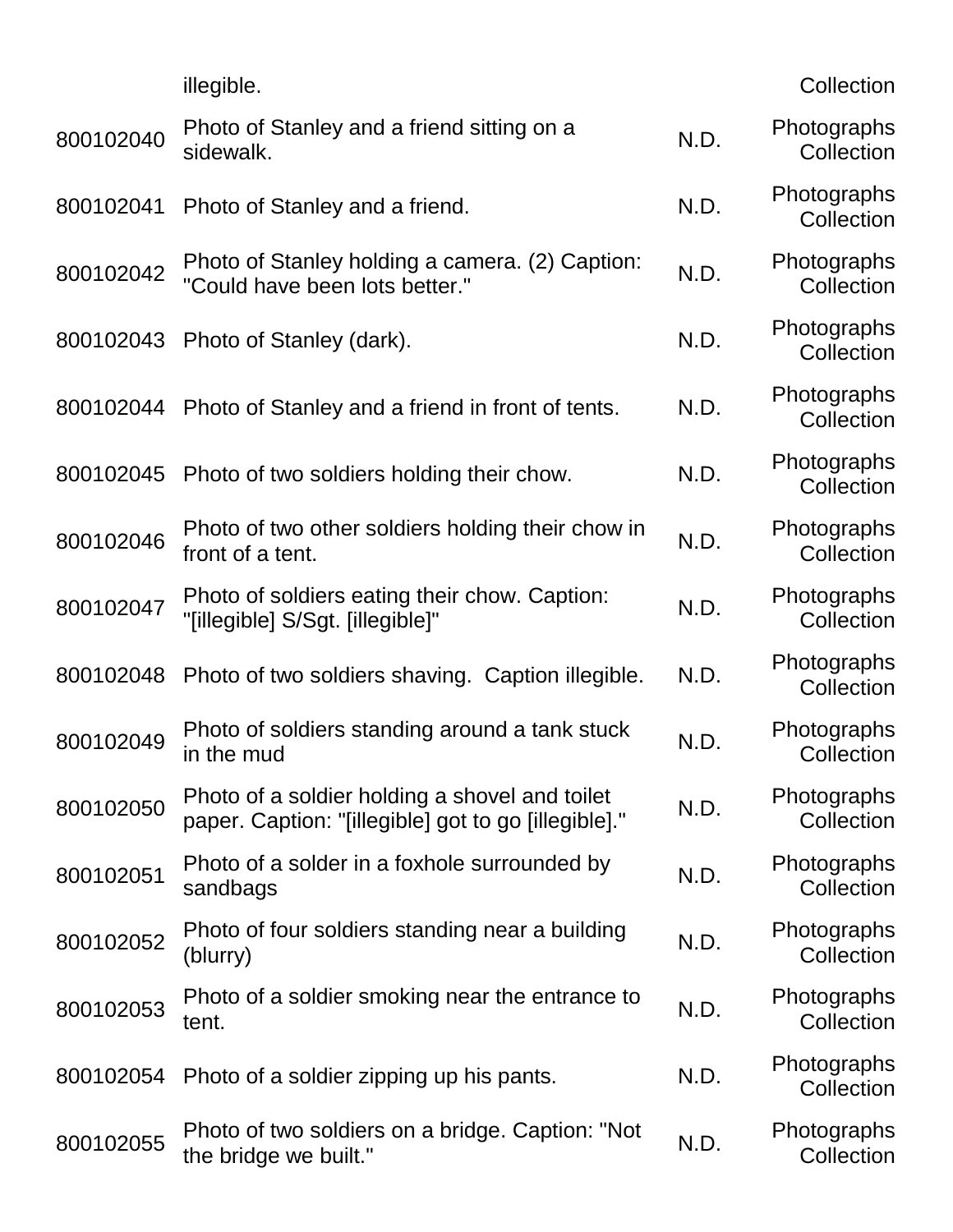| 800102056 | Photo of three soldiers looking at something.<br>Caption: "Curiosity."                    | N.D. | Photographs<br>Collection |
|-----------|-------------------------------------------------------------------------------------------|------|---------------------------|
| 800102057 | Photo of Stanley and a friend on a bridge.<br>Caption illegible.                          | N.D. | Photographs<br>Collection |
| 800102058 | Photo of two soldiers on a bridge.                                                        | N.D. | Photographs<br>Collection |
| 800102059 | Photo of soldiers chopping wood.                                                          | N.D. | Photographs<br>Collection |
| 800102060 | Photo of soldiers chopping wood again.                                                    | N.D. | Photographs<br>Collection |
| 800102061 | Photo of air field with soldier in forefront.<br>Caption: "Air field."                    | N.D. | Photographs<br>Collection |
| 800102062 | Photo of soldiers lined up. Caption: "Lined up<br>for chow."                              | N.D. | Photographs<br>Collection |
| 800102063 | Photo of a large group of soldiers gathered.                                              | N.D. | Photographs<br>Collection |
| 800102064 | Photo of soldiers lined up outside tents.                                                 | N.D. | Photographs<br>Collection |
| 800102065 | Photo of a group of soldiers posing outside their<br>tents.                               | N.D. | Photographs<br>Collection |
| 800102066 | Photo of a group of soldiers with sandbags in<br>the background.                          | N.D. | Photographs<br>Collection |
| 800102067 | Photo of a smiling soldier. Caption illegible.                                            | N.D. | Photographs<br>Collection |
| 800102068 | Photo of three smiling soldiers. Caption: "Now<br>you [illegible] professional smile. S." | N.D. | Photographs<br>Collection |
| 800102069 | Photo of Stanley posed with a group of soldiers.                                          | N.D. | Photographs<br>Collection |
| 800102070 | Photo of Stanley on a piece of machinery.                                                 | N.D. | Photographs<br>Collection |
| 800102071 | Photos of soldiers chopping a tree.                                                       | N.D. | Photographs<br>Collection |
| 800102072 | Photo of a soldier posed on a piece of                                                    | N.D. | Photographs               |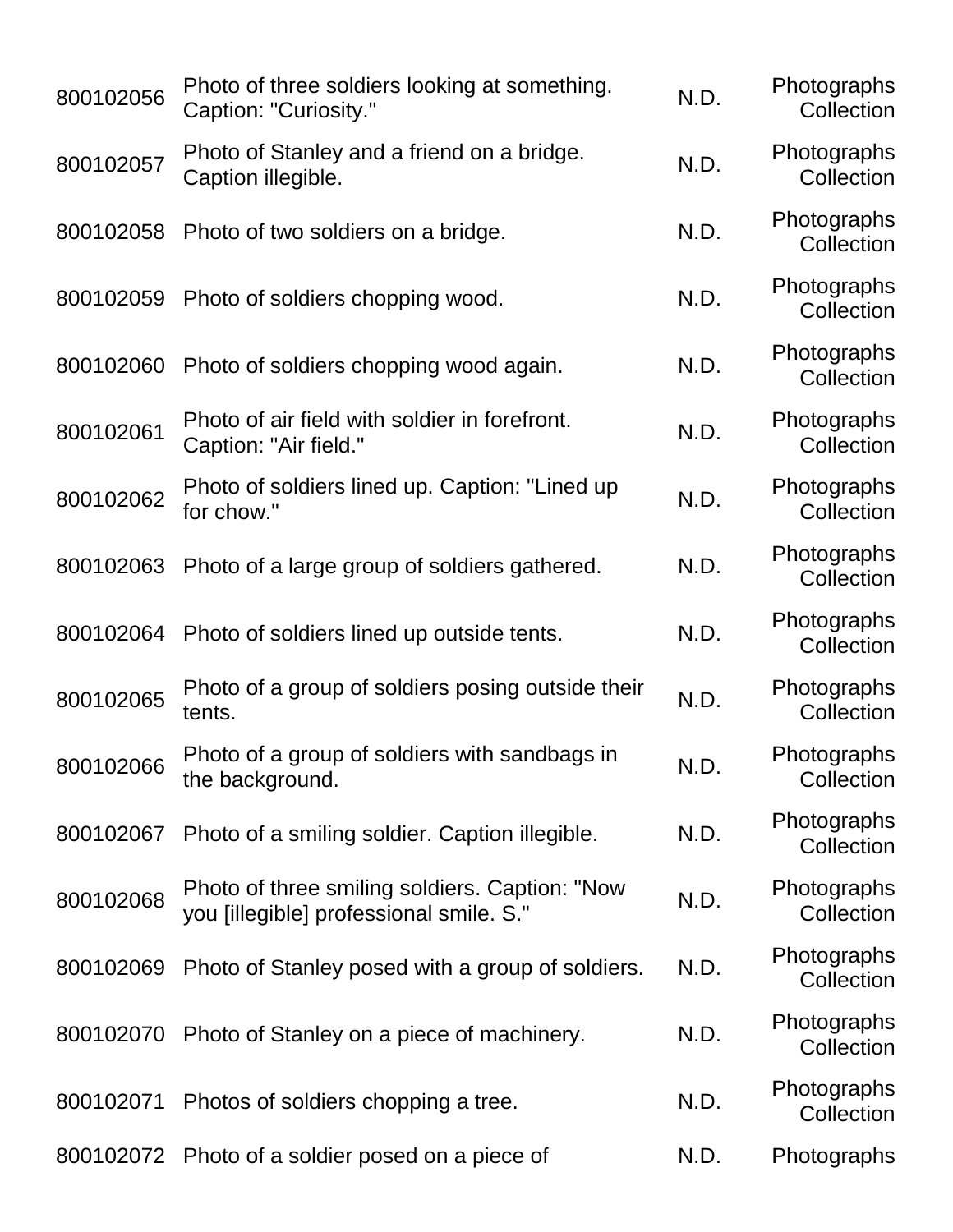|           | machinery                                                                                     |      | Collection                |
|-----------|-----------------------------------------------------------------------------------------------|------|---------------------------|
| 800102073 | Photo of Stanley on a piece of machinery again.                                               | N.D  | Photographs<br>Collection |
| 800102074 | Photo of soldiers sitting near a truck drinking.<br>Caption: "Hot coffee."                    | N.D. | Photographs<br>Collection |
| 800102075 | Photo of soldiers standing around.                                                            | N.D. | Photographs<br>Collection |
| 800102076 | Photo of soldiers sitting down. Caption: "Ten<br>minute break."                               | N.D. | Photographs<br>Collection |
| 800102077 | Grainy photo of two soldiers.                                                                 | N.D. | Photographs<br>Collection |
| 800102078 | Photo of two soldiers in front of a truck. Caption:<br>"A couple of Joes."                    | N.D. | Photographs<br>Collection |
| 800102079 | Photo of soldiers in some kind of town. Caption:<br>"Moving."                                 | N.D. | Photographs<br>Collection |
| 800102080 | Photo of soldiers relaxing. Caption: "Picnic."                                                | N.D. | Photographs<br>Collection |
| 800102081 | Photo of soldiers eating. Caption: "Chow."                                                    | N.D. | Photographs<br>Collection |
| 800102082 | Photo of Stanley in uniform                                                                   | N.D. | Photographs<br>Collection |
| 800102083 | Photo of Stanley in front of trees (2) Caption:<br>"Home was never like this. Boy am I glad." | N.D. | Photographs<br>Collection |
| 800102084 | Photo of Stanley in uniform standing in front of<br>barracks                                  | N.D. | Photographs<br>Collection |
| 800102085 | Photo of Stanley sitting.                                                                     | N.D. | Photographs<br>Collection |
| 800102086 | Photo of Stanley in MP helmet. Caption illegible.                                             | N.D. | Photographs<br>Collection |
| 800102087 | Another photo of Stanley in MP helmet.                                                        | N.D. | Photographs<br>Collection |
| 800102088 | Photo of Stanley sitting on steps.                                                            | N.D. | Photographs<br>Collection |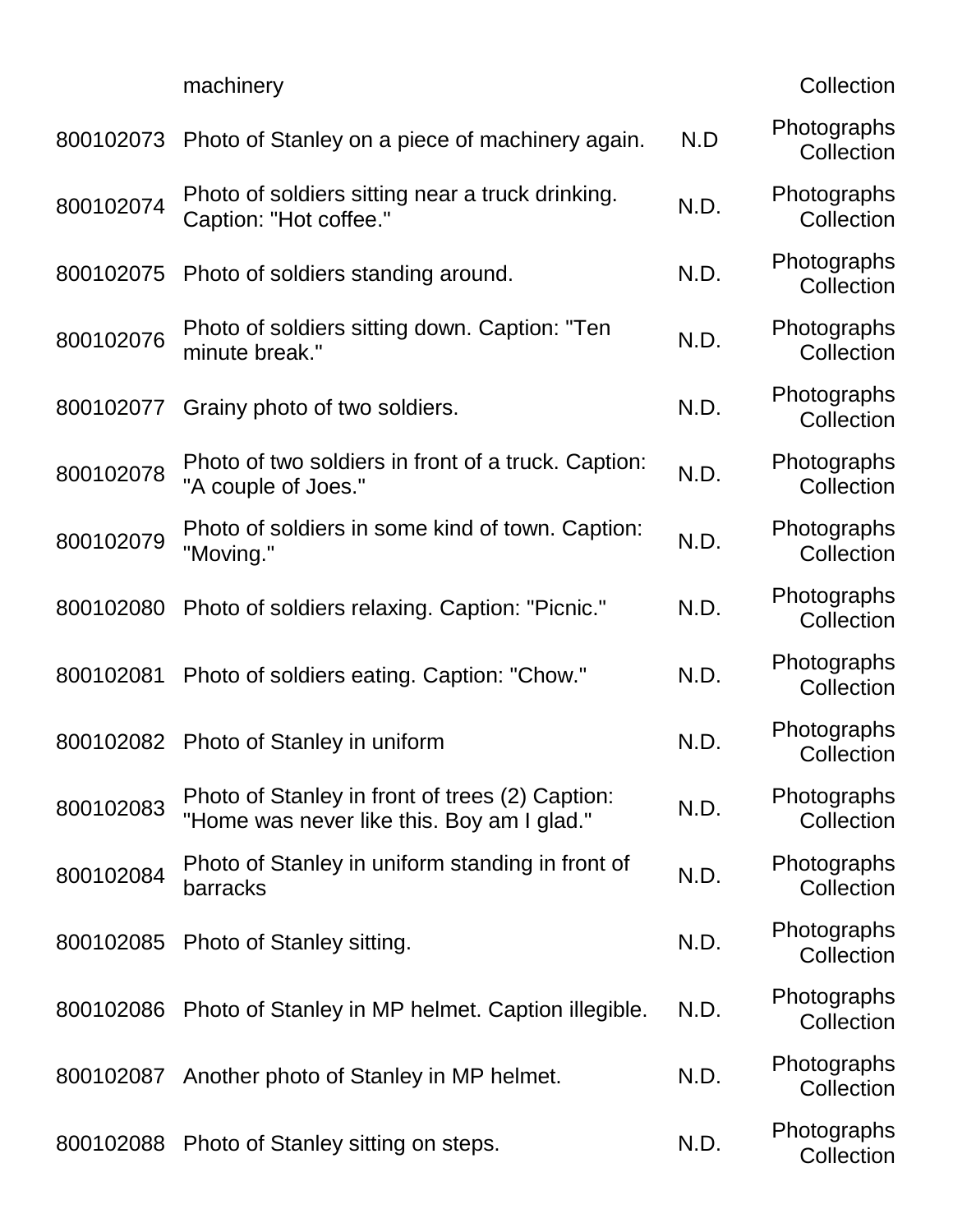| 800102089 | Photo of Stanley in front of a house smoking.                                                                                                         | N.D. | Photographs<br>Collection |
|-----------|-------------------------------------------------------------------------------------------------------------------------------------------------------|------|---------------------------|
| 800102090 | Photo of Stanley in front of a tent. Caption:<br>"Thats [sic] the face I wear for the officers"<br>during inspections. They don't bother me<br>much." | N.D. | Photographs<br>Collection |
| 800102091 | Blurry photo of Stanley in uniform.                                                                                                                   | N.D. | Photographs<br>Collection |
| 800102092 | Blurry photo of Stanley wearing a helmet sitting<br>on a truck.                                                                                       | N.D. | Photographs<br>Collection |
| 800102093 | Photo of Stanley in uniform.                                                                                                                          | N.D. | Photographs<br>Collection |
| 800102094 | Photo of Stanley in front of a dwelling.                                                                                                              | N.D. | Photographs<br>Collection |
| 800102095 | Photo of Stanley holding a gun.                                                                                                                       | N.D. | Photographs<br>Collection |
| 800102096 | Photo of Stanley with chopped wood in the<br>background.                                                                                              | N.D. | Photographs<br>Collection |
| 800102097 | Photo of Stanley posed in front of wrecked<br>machinery.                                                                                              | N.D. | Photographs<br>Collection |
| 800102098 | Photo of Stanley in front of machinery.                                                                                                               | N.D. | Photographs<br>Collection |
|           | 800102099 Photo of Stanley urinating.                                                                                                                 | N.D. | Photographs<br>Collection |
|           | 800102100 Photo of Stanley shirtless.                                                                                                                 | N.D. | Photographs<br>Collection |
| 800102101 | Photo of Stanley staring out from a window.                                                                                                           | N.D. | Photographs<br>Collection |
|           | 800102102 Photo of Stanley posed in front of a house.                                                                                                 | N.D. | Photographs<br>Collection |
| 800102103 | Photo of Stanley in front a tree.                                                                                                                     | N.D. | Photographs<br>Collection |
| 800102104 | <b>Portrait of Stanley</b>                                                                                                                            | N.D. | Photographs               |